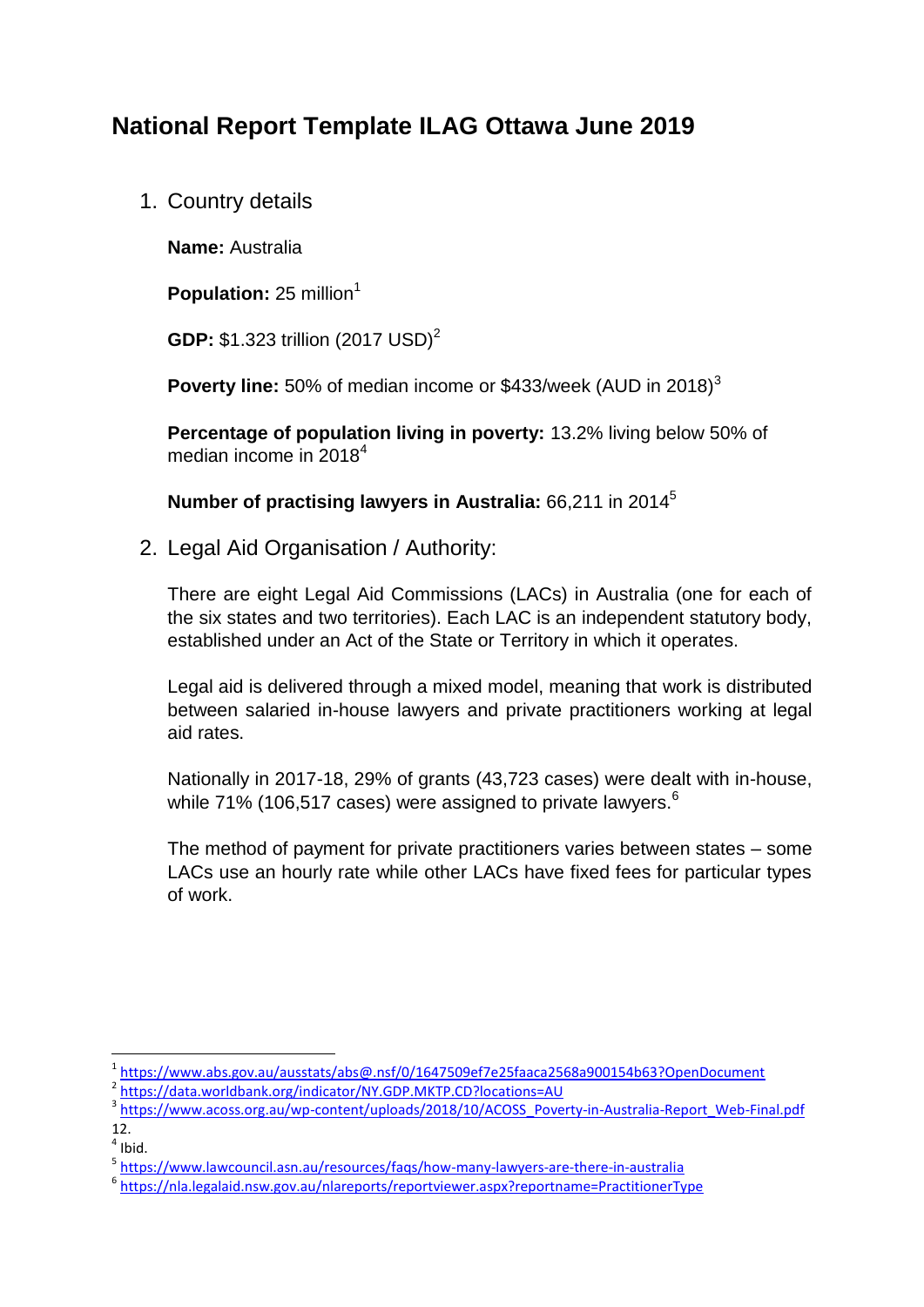## 3. Budget and Spend:

|         | Total Income (\$) | ∣% from Federal<br><b>Government</b> | ∣% from State<br>Government |
|---------|-------------------|--------------------------------------|-----------------------------|
| 2018-19 | 790,490,000       | 29%                                  | 60%                         |
| 2017-18 | 798,798,000       | 29%                                  | 59%                         |

Australia's legal aid budget is capped on an annual basis. As a general rule, federal funding must be used for federal law matters (including family law, federal criminal law, and welfare law), while state funding must be used for state law matters (including most criminal matters and some civil matters).

## 4. Scope, Caseload and Eligibility:

#### **Scope**

The scope of assistance provided varies between jurisdictions and depends on legal aid capacity and funding levels at the time of application. Initial advice and duty lawyer services are usually available to everyone, regardless of means. For ongoing representation in civil and criminal cases, means, merits, and matter tests apply, although there are slight differences in each jurisdiction. In the Australian Capital Territory, there are three criteria for determining the availability of legal assistance. These are:

- 1. The person needs legal assistance but cannot afford a private lawyer;
- 2. It is a type of case in which legal assistance may be granted; and
- 3. It is reasonable in all circumstances to provide the assistance

The first criteria (the means test) looks at a person's income and assets to determine whether they can afford a private lawyer. However, due to capped funding, the means test is applied very strictly and there are many people who cannot afford a private lawyer but are nevertheless ineligible for legal aid. This phenomenon is known as the 'justice gap' and it is a major access to justice issue in Australia.

The second test looks at whether the case is an eligible matter. All serious criminal charges will be eligible matters. In civil law matters, legal assistance will not normally be available where a case could reasonably be conducted privately under a conditional fee agreement (for example, most personal injury cases).

The third test considers two questions. The first question is whether a prudent self-funded litigant would risk their own financial resources to litigate the matter. This criteria aims to ensure that people who qualify for legal aid are

**.** 

<sup>7</sup> <https://www.nationallegalaid.org/resources/finance/>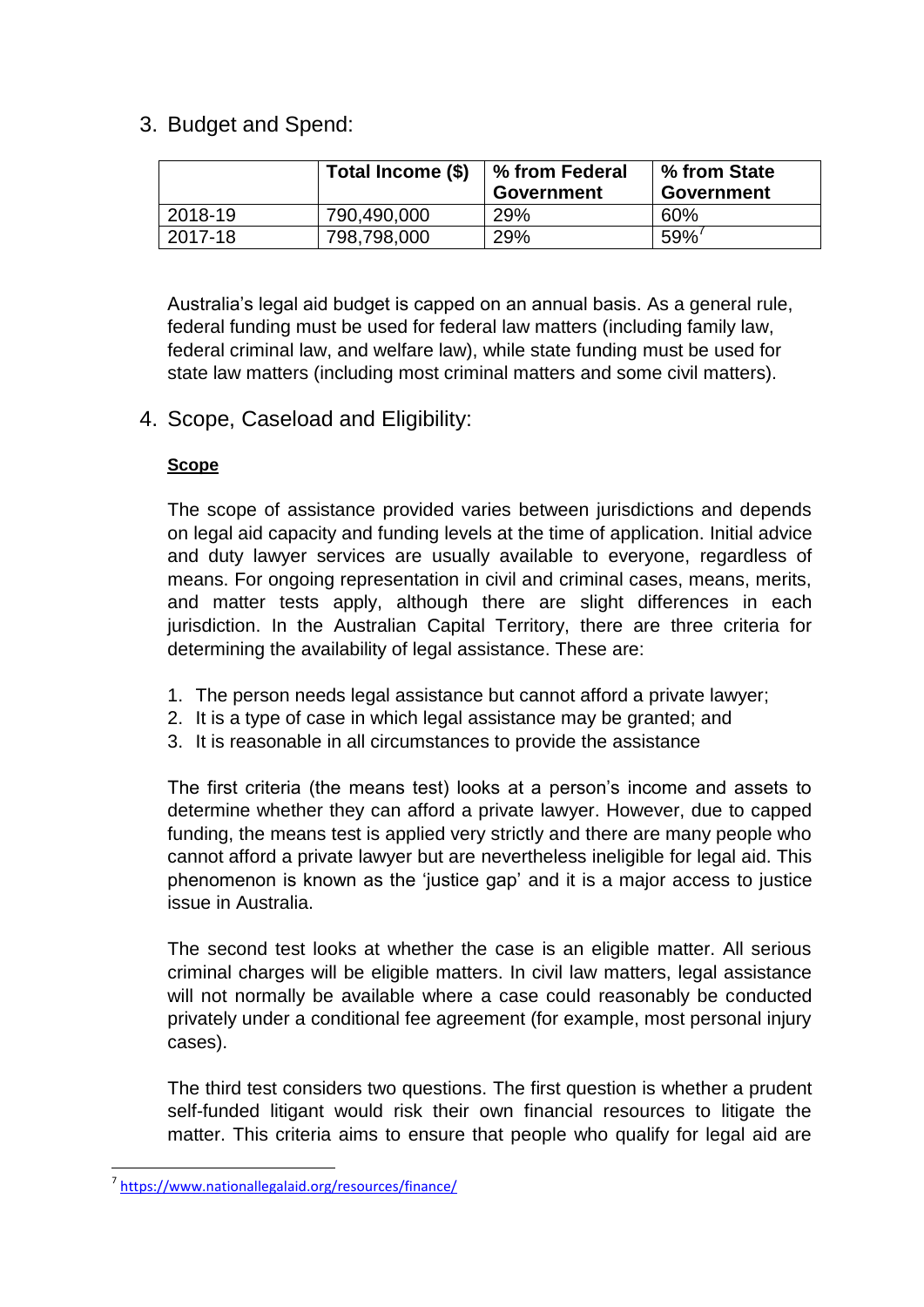not placed in a better position than ordinary people who must fund their own legal actions. The second question is whether the costs involved in providing the assistance are warranted relative to the potential benefit to the person or the community. This criteria considers whether people are at risk of substantial loss if the action is not taken, for example the loss of housing or livelihood. A benefit to the community may also include cases that raise new questions of law and therefore may be important in developing legal precedent.

Finally, LACs must consider the availability of funds. Where less funding is available, the above tests will be applied more strictly.

#### **Caseload**

In 2017-18, Australian Legal Aid Commissions provided over 2.2 million services. The number and type of services provided is set out below:

| <b>Service Type</b>         | <b>Number of Services</b> | <b>Proportion of total</b><br>services (%) |
|-----------------------------|---------------------------|--------------------------------------------|
| Representation              | 150,243                   | 6.5%                                       |
| <b>Dispute Resolution</b>   | 8,047                     | 0.35%                                      |
| <b>Duty Lawyer Services</b> | 486,923                   | 20.4%                                      |
| Legal Advice & Legal        | 357,295                   | 16.8%                                      |
| Task                        |                           |                                            |
| Information and Referral    | 1,336,697                 | 55.7%                                      |
| <b>Community Legal</b>      | 3,644                     | 0.17%                                      |
| <b>Education (Number of</b> |                           |                                            |
| presentations               |                           |                                            |
| conducted)                  |                           |                                            |
| <b>Community Legal</b>      | 1,788                     | 0.07%                                      |
| <b>Education (Number of</b> |                           |                                            |
| publications created)       |                           |                                            |

In 2017-18, LACs received 179,453 applications for grants of representation. Of these applications, 84% were approved and 15% were refused. By law type, 63% of applications received related to criminal law matters, 34% related to family law matters, and 3% related to civil law matters.

#### **Eligibility**

**Proportion Eligible:** The Australian Government Productivity Commission estimates that only 8% of the population is eligible for a grant of aid (meaning a grant of ongoing representation in a matter) based on income and assets tests.<sup>8</sup> However, other services including duty lawyers, community legal education, and legal advice are provided free of charge with no means test.

**<sup>.</sup>** 8 Productivity Commission 2014, *Access to Justice Arrangements*, Inquiry Report No. 72, Canberra, 1021-22.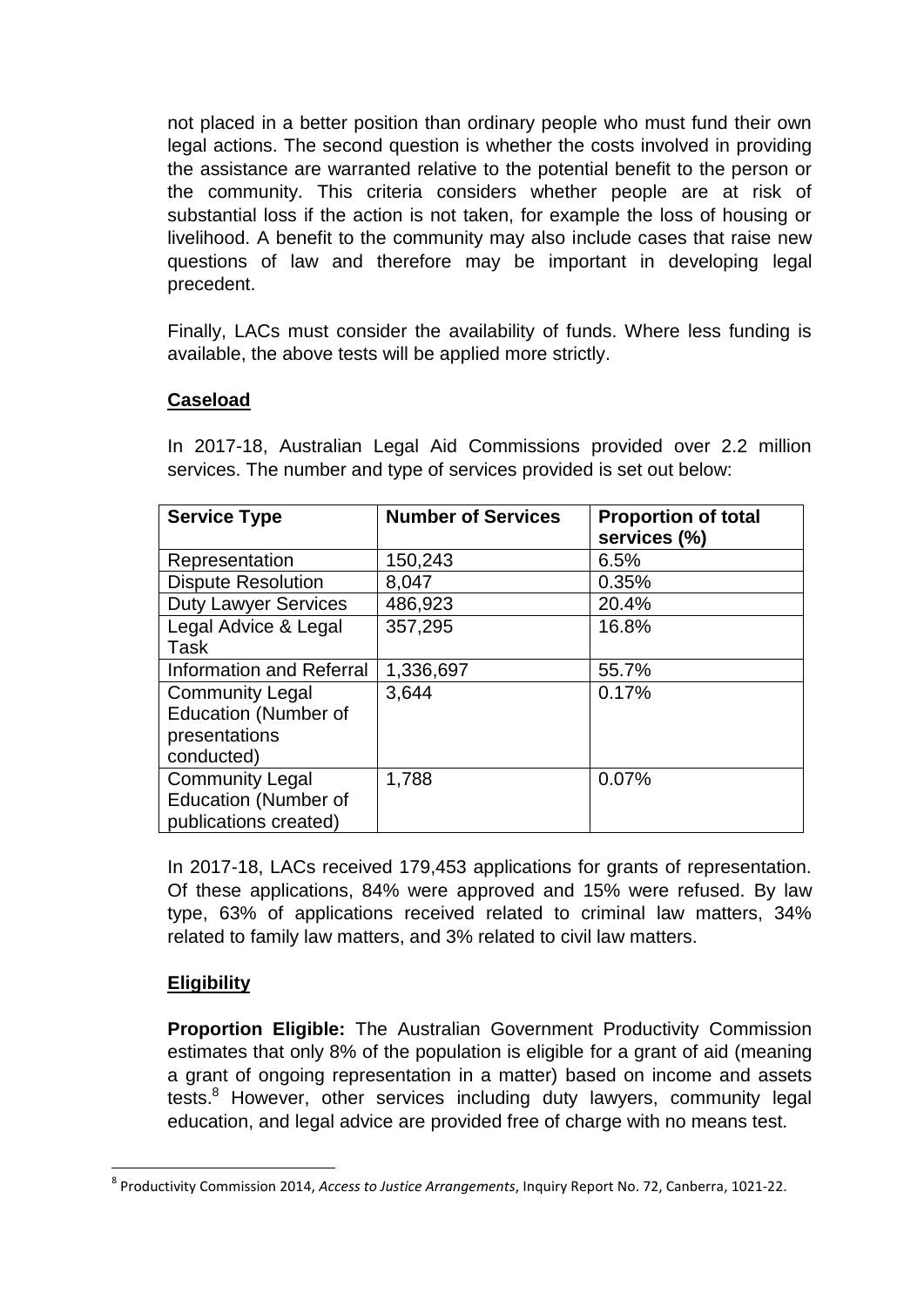**Limits for Criminal Legal Aid:** The leading authority on legal aid in criminal cases is a 1992 High Court decision which held that where an indigent defendant is charged with a serious criminal offence and, through no fault of his or her own, is unrepresented, a trial judge should normally grant a stay or an adjournment until the accused can secure representation.<sup>9</sup> Therefore, eligibility for criminal legal aid is effectively determined by two criteria: indigence, and the seriousness of the offence. In general, any indigent accused who is at risk of incarceration will be eligible for legal aid.

**Client Contributions:** Client contributions vary between LACs. All LACs provide information, initial advice, and duty lawyer services free of charge. LACs may require clients to contribute to the costs of more expensive services such as grants of representation and dispute resolution services. The amount of any contribution will depend on circumstances. Some LACs place charges over property to cover the cost of a contribution. The amount will be then recovered if and when the client sells their property.

**Costs Liability:** Aside from special cases, (for example, test cases where an indemnity is sought in advance), a grant of legal aid does not cover court costs, or an award of costs against an unsuccessful party. However, in most jurisdictions in Australia, a recipient of legal aid will be eligible for a court fee waiver, and most other necessary disbursements will be covered.

#### 5. Quality Assurance:

*System used – Complaints to LAO, Complaints to the Bar Association/ Law Society, Client Satisfaction questionnaires / interviews, CLE, Mentoring, Peer Review, Supervisor audit, Observation or video/audio tape etc?*

Legal aid providers in Australia utilise a variety of quality control systems. The most commonly used systems are:

Supervision and Mentoring: all in-house legal aid lawyers receive supervision, mentoring, and training. LACs maintain a balance of junior and senior lawyers, and use this structure to supervise and develop junior lawyers. Inhouse supervisors observe junior lawyers in court, review in-house files, and periodically hold case conferences to evaluate progress on large matters.

Complaints: Legal Aid Commissions have complaint mechanisms which allow clients and community members to raise quality concerns about legal aid

**.** 9

[https://www.aph.gov.au/Parliamentary\\_Business/Committees/Senate/Legal\\_and\\_Constitutional\\_Affairs/Com](https://www.aph.gov.au/Parliamentary_Business/Committees/Senate/Legal_and_Constitutional_Affairs/Completed_inquiries/1996-99/legalaid/report/c07) [pleted\\_inquiries/1996-99/legalaid/report/c07](https://www.aph.gov.au/Parliamentary_Business/Committees/Senate/Legal_and_Constitutional_Affairs/Completed_inquiries/1996-99/legalaid/report/c07) at [4.6].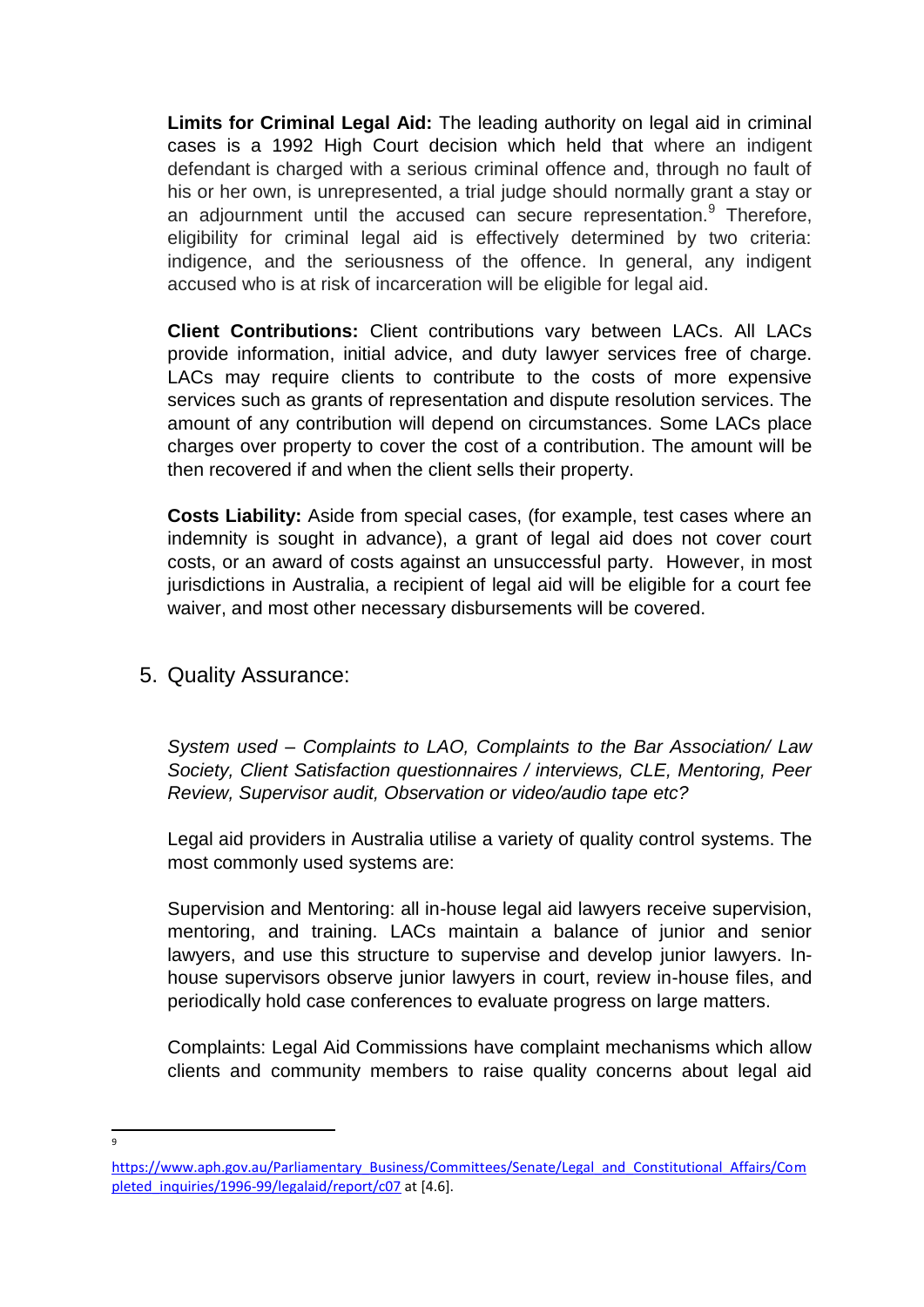lawyers. These complaint mechanisms operate in addition to the Law Society and Bar Association complaint functions that apply to all lawyers.

Audit/Peer review: all jurisdictions undertake auditing/peer review of files. LACs also distribute work by utilising select panel system of lawyers who are qualified to receive work; in some jurisdictions specialist panels have also been established, for example, for a[appointment as an Independent Children's Lawyers in family law proceedings.

*What requirements are there ( if any ) for lawyers and others who wish to provide legal aid, other than membership of the Bar / professional association e.g. registration, experience, special exams, interviews, upper or lower limits on number of cases undertaken annually etc ?*

In all jurisdictions, legal aid lawyers are only required to hold a practising certificate and comply with general professional development requirements.

6. Public Legal Education:

*Initiatives in last two years to increase public awareness of the availability of PFLS/ legal aid in your jurisdiction and how to access it. (Include any particular approach for those in remote areas or those with special legal needs).* 

Legal aid providers around Australia have developed a range of new initiatives to raise awareness of legal assistance services, as well as self-help resources for people who may be ineligible for a grant of representation.

Several Legal Aid Commissions have recently launched 'chat lines' on their websites, so that visitors can interact with paralegals in real time. These interactions allow website visitors to ask questions as they arise and receive accurate information specific to their circumstances. Paralegals can make an appointment with a legal aid lawyer or refer the client to another service where appropriate.

Elder abuse is also a growing issue in Australia, and there are a number of new initiatives for reaching out to older people. Legal Aid ACT undertakes regular outreach sessions at libraries, which has been an effective means of reaching out to older people. Legal Aid ACT also produced a bookmark about elder abuse that has been distributed through the 'Home Libraries Service', a service that distributes books to those who are housebound. Health justice partnerships with hospitals have also been effective in connecting with the older demographic.

LACs have produced a range of visual aids, such as a 'Panotour' of the Magistrates Court, so that people who are attending court for the first time can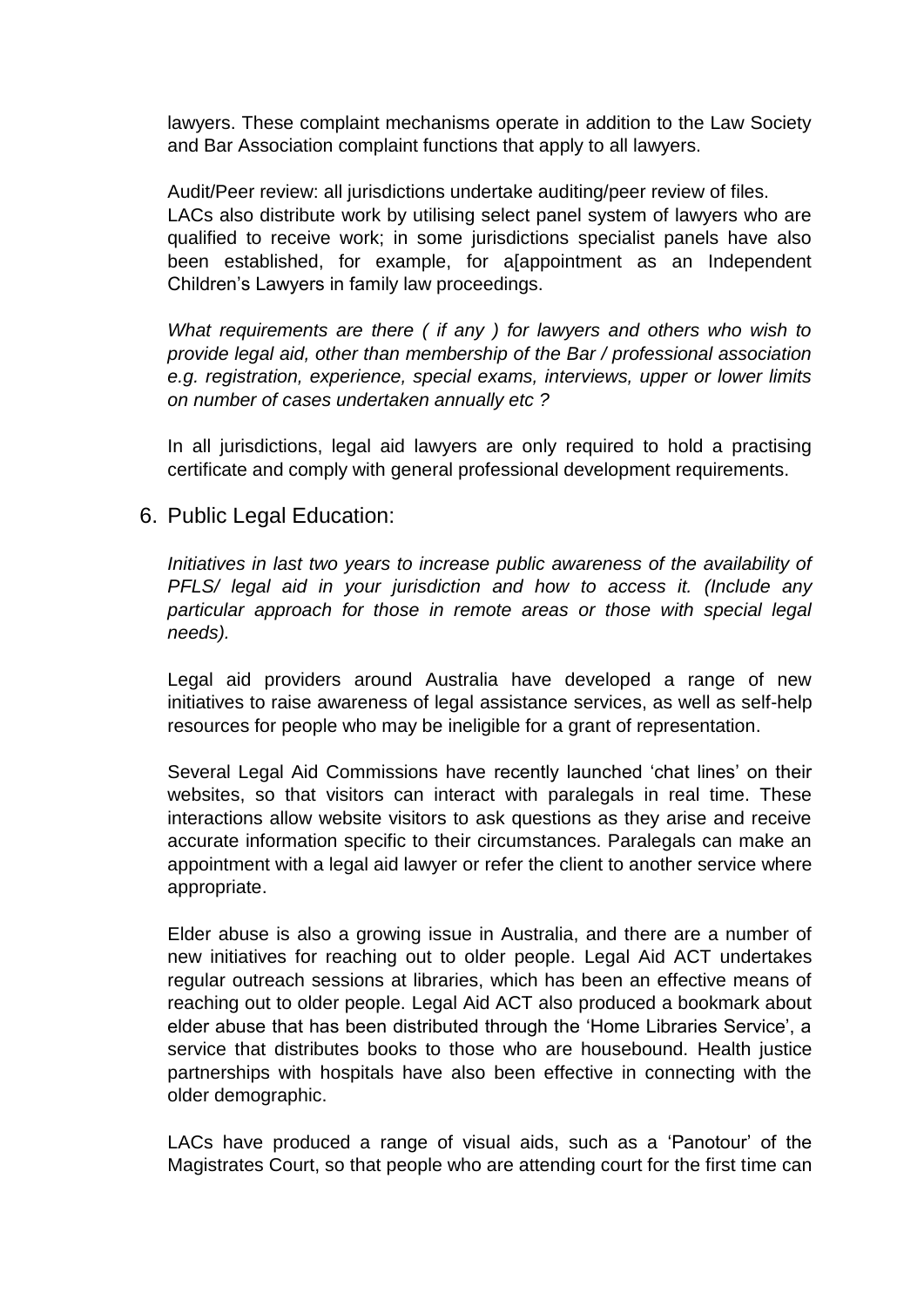familiarise themselves with the environment and the process. This includes an explanation of how to find the legal aid duty lawyer and the assistance they can provide.

Participation in radio programs have also been an effective means of reaching both older people and people living in remote areas. These sessions often focus on a particular area of law and provide information on the services available through legal aid.

Many LACs have also developed a range of online video resources which increase accessibility for people with low literacy or those who are unlikely to read flyers or other handouts. Most Legal Aid Commissions maintain a range of community legal education videos which explain legal processes in a simple way. For example, the video series 'What's the Law?' was developed to explain the Australian legal system to migrants. Legal Aid Queensland has also developed a series of 'webinars' aimed at people working in the community service sector, in order to help these workers to identify legal issues amongst their clients and provide referrals.

LAC are also working to place video resources on computers in prison libraries, so that prisoners have easy access to information on legal aid services and the law. Many LACs also undertake legal education sessions in prisons, in recognition of the fact that many prisoners also struggle with civil law issues which may be difficult to address while incarcerated.

*Has there been a country wide Needs Assessment study in your jurisdiction in recent years, looking at the distribution of justiciable problems and how the public respond to them?*

The most recent nation-wide survey of legal need was the 2012 Legal Australia-Wide Survey (LAW Survey).<sup>10</sup> Legal aid providers in Australia are currently investigating the possibility of commissioning a second study in order to see how legal needs have changed.

#### 7. Alternative Sources of legal services:

**.** 

Legal Aid Commissions are the largest providers, by volume, of legal assistance services. Other legal services include:

Aboriginal and Torres Strait Islander Legal Services (ATSILS): ATSILS provide culturally appropriate legal services to Aboriginal and Torres Strait Islander people. ATSILS and LACs often work collaboratively to provide legal services to Indigenous people. ATSILS can refer clients to LACs where they have a conflict of interest, and vice versa.

<sup>&</sup>lt;sup>10</sup> [http://www.lawfoundation.net.au/ljf/site/templates/LAW\\_AUS/\\$file/LAW\\_Survey\\_Australia.pdf](http://www.lawfoundation.net.au/ljf/site/templates/LAW_AUS/$file/LAW_Survey_Australia.pdf)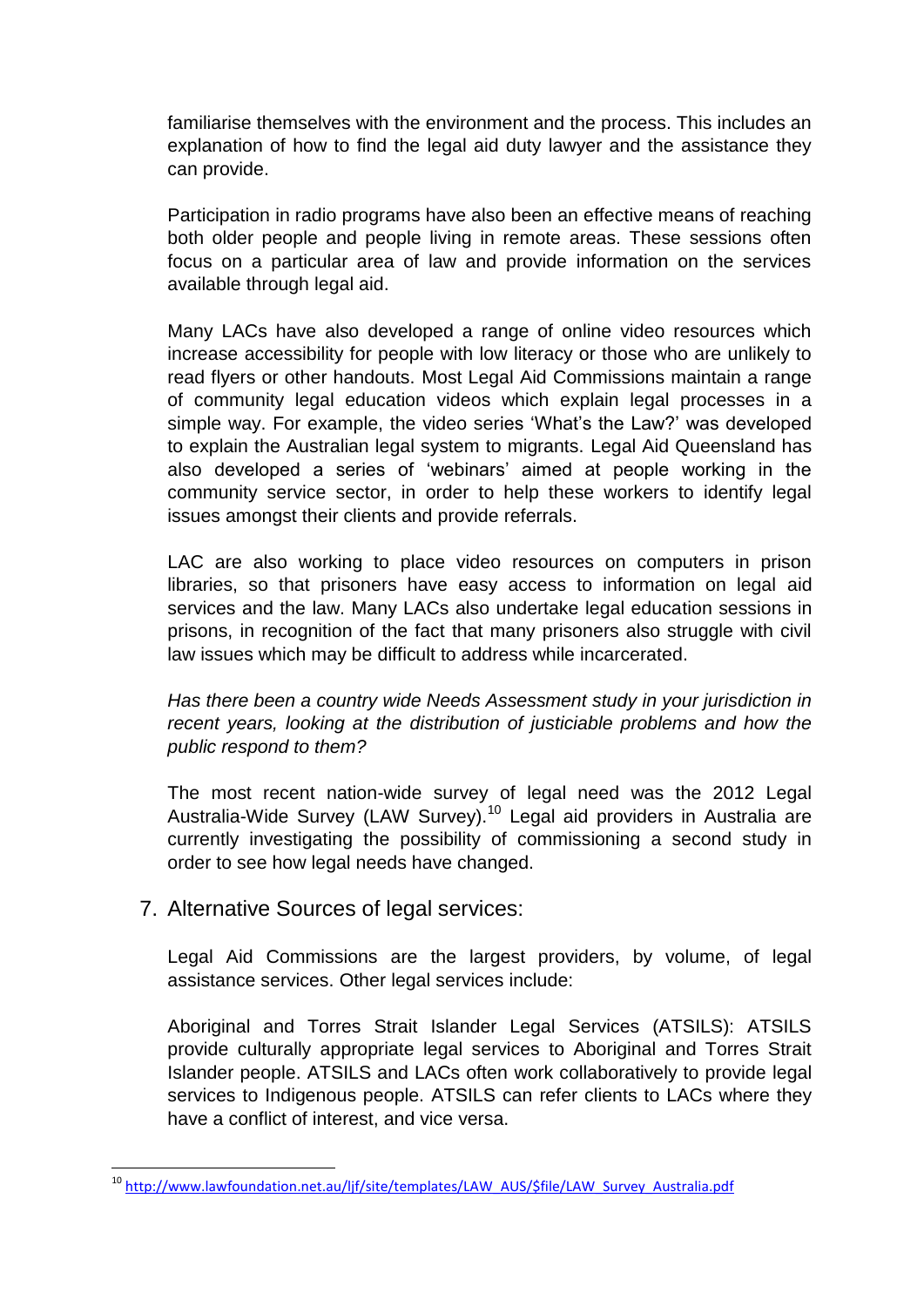Family Violence Prevention Legal Services (FVPLS): FVPLS provide assistance to Aboriginal and Torres Strait Islander people who are victims or survivors of family violence. FVPLS are specialist units which provide legal and non-legal support that is culturally appropriate and tailored to the needs of Aboriginal and Torres Strait Islander people.

Community Legal Centres (CLCs): CLCs are not-for-profit, community based organisations that usually specialise in providing legal services to a particular group of people (for example, Womens' Legal Services) or in a particular area of law (for example, the Consumer Law Centre or the Insurance Law Centre). There are 181 CLCs in Australia.<sup>11</sup>

There are also a number of state and national forums that facilitate collaboration between the various legal aid providers. For example, the directors of each LAC participate in National Legal Aid (NLA). NLA allows the different LACs to share ideas on best practice, as well as facilitating collaboration on law reform issues in order to provide a unified voice to government. The Australian Legal Assistance Forum (ALAF) is another forum in which representatives from the different services (LACs, ATSILS, FVPLS, and CLCs) come together to cooperatively address issues in the legal assistance sector.

8. Holistic legal services:

1

There are a many national and state-based initiatives that promote holistic legal assistance service delivery.

Nationally, for example, the largest program for holistic legal assistance service delivery is the LACs' Family Advocacy and Support Service (FASS). FASS provides assistance in family court matters to people who have experienced family violence, or have used or are alleged to have used family violence. The FASS program recognises that matters involving family violence are often very complex, and clients may be more vulnerable and require more assistance than in other matters. The FASS service is primarily a court based walk-in service through which clients receive assistance from a lawyer and social worker. While the lawyer assists with the family law and other legal matters, the social worker assists with the surrounding non-legal issues. FASS social workers can assist clients to access social services including welfare, counselling, housing, drug and alcohol programs, and behaviour change programs. The lawyer and social worker also collaborate with the client, the court, and the police, to provide safety planning where necessary. The FASS program was recently evaluated by the government, with very positive results.<sup>12</sup> The FASS is currently being expanded to include a

<sup>&</sup>lt;sup>11</sup> [http://www.naclc.org.au/resources/NACLC\\_AnnualReport1718\\_15Oct18\\_FINAL\\_WEB.pdf](http://www.naclc.org.au/resources/NACLC_AnnualReport1718_15Oct18_FINAL_WEB.pdf)

<sup>12</sup> <https://www.ag.gov.au/Publications/Documents/fass-final-evaluation-report.pdf>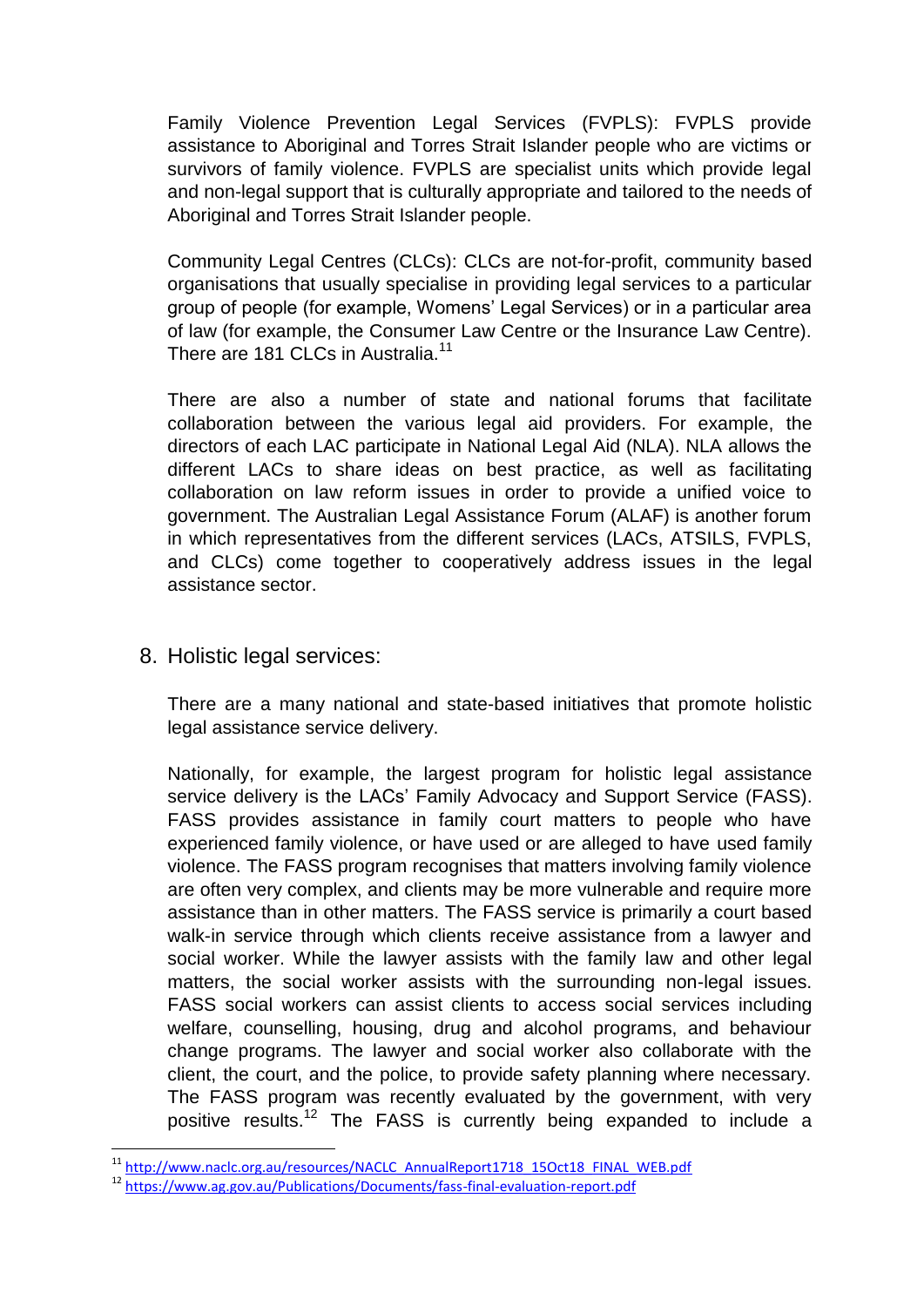dedicated 'men's worker' with experience in behaviour change programs in each State and Territory.<sup>13</sup>

Each State and Territory LAC maintains a range of partnerships through which they provide holistic legal services. For example, Legal Aid ACT has a health/justice partnership with the local hospital under which a lawyer attends the hospital three days a week to assist vulnerable clients, especially new mothers in the maternity unit, with their legal issues. This lawyer works closely with the hospital social workers to identify clients who may need legal assistance. Many of the clients assisted through this program are experiencing a range of legal issues including family law, family violence, and child protection.

LACs also work in partnership with non-legal service providers, for example with disability advocates to provide holistic services to clients seeking administrative review of disability pension decisions. This ensures that clients with disabilities receive appropriate support throughout the review process.

In addition to these specific services, most LACs have in-house non-legal support workers. These support staff specialise in assisting clients from diverse backgrounds including Aboriginal and Torres Strait Islander people, new migrants, and people who speak languages other than English. This ensures that diverse clients are supported to participate in legal processes.

## 9. UN SDG Standard 16.3

Please identify any steps being taken to articulate and elaborate Sustainable Development Goal 16.3 in your jurisdiction.

 SDG 16.3 Promote the rule of law at the national and international levels and ensure equal access to justice for all

Promoting access to justice is the overriding goal for LACs. In recent years, and notwithstanding funding constraints LACs have endeavoured to improve access to justice in civil and family law, as well as the traditional area of criminal law. By providing a range of timely intervention services including community legal education, self-help resources, and referral, LACs can meet a broader range of legal need and provide greater access to justice. They also fund appeals in the higher courts, challenged lower court decisions, and seek to establish strong legal precedent, including in the State and Federal Supreme Courts and High in the High Court of Australia.

LACs also promote the rule of law through their status as independent statutory bodies. By maintaining independence from the government, LACs can assist ordinary citizens to hold the government to account for errors and

**<sup>.</sup>**  $13$  Ibid 5.